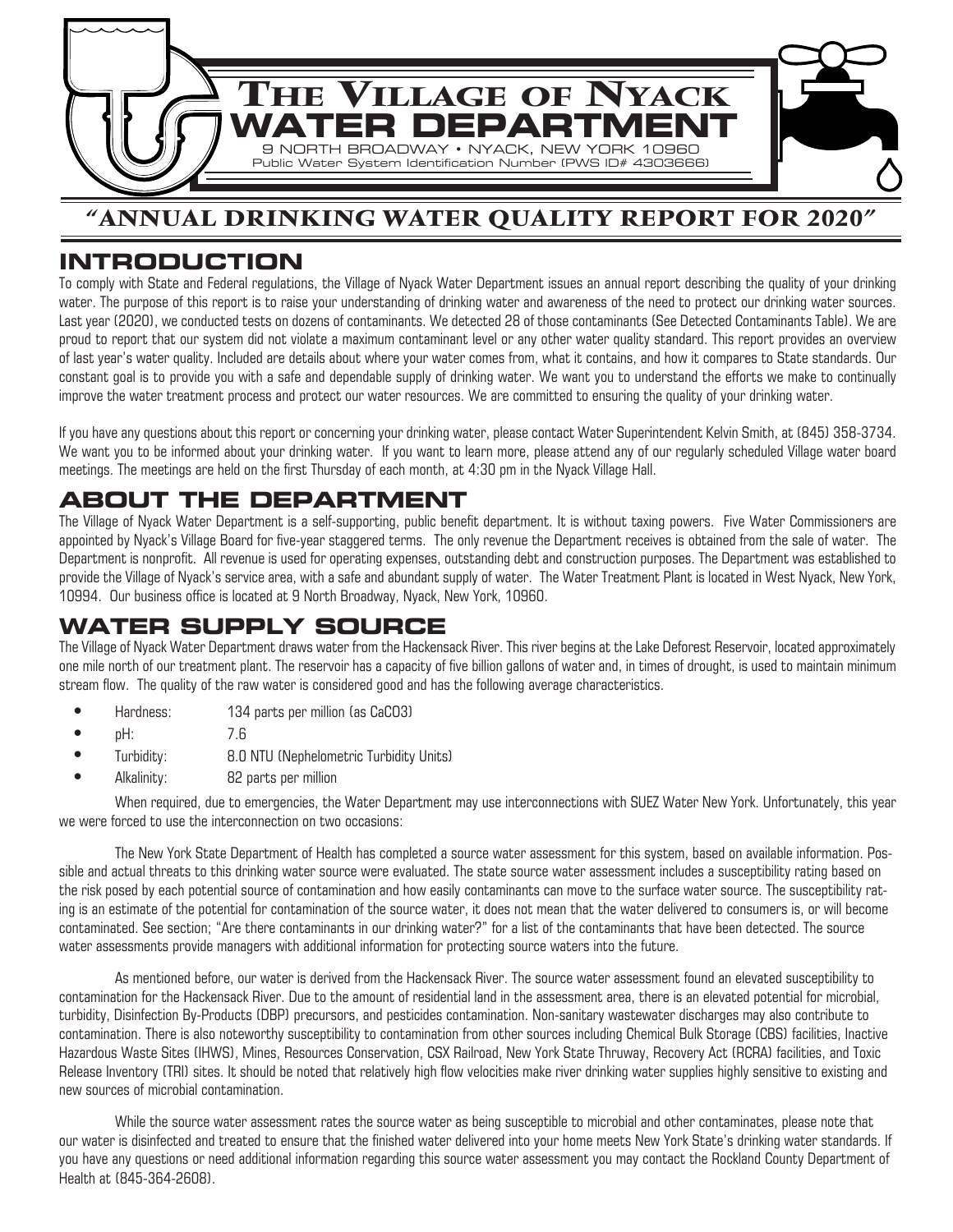## **WATER USAGE**

 The Water Department serves approximately 14,700 people with 3,300 service connections in the Villages of Nyack, South Nyack and portions of the unincorporated Clarkstown communities of Central Nyack, and West Nyack. Water usage for 2020 was as follows: <u>Gallons</u>

|                                                                                                                                                                                                                                                                                                                                                                                       | <u>Uullulu</u> |
|---------------------------------------------------------------------------------------------------------------------------------------------------------------------------------------------------------------------------------------------------------------------------------------------------------------------------------------------------------------------------------------|----------------|
|                                                                                                                                                                                                                                                                                                                                                                                       |                |
|                                                                                                                                                                                                                                                                                                                                                                                       |                |
|                                                                                                                                                                                                                                                                                                                                                                                       |                |
|                                                                                                                                                                                                                                                                                                                                                                                       |                |
|                                                                                                                                                                                                                                                                                                                                                                                       |                |
|                                                                                                                                                                                                                                                                                                                                                                                       |                |
|                                                                                                                                                                                                                                                                                                                                                                                       |                |
| $M_{\text{min}}$ $D_{\text{min}}$ $D_{\text{max}}$ $D_{\text{max}}$ $M_{\text{min}}$ $D_{\text{min}}$ $D_{\text{max}}$ $D_{\text{max}}$ $M_{\text{max}}$ $D_{\text{max}}$ $D_{\text{max}}$ $D_{\text{max}}$ $D_{\text{max}}$ $D_{\text{max}}$ $D_{\text{max}}$ $D_{\text{max}}$ $D_{\text{max}}$ $D_{\text{max}}$ $D_{\text{max}}$ $D_{\text{max}}$ $D_{\text{max}}$ $D_{\text{max}}$ |                |

Maximum Day (Production) in Million Gallons per Day (M.G.D.)............... 2,258,000

. Unaccounted for water includes water taken for:

- Hydrant flow tests Fire Department training Fires
- Emergency flushing of sewer mains during fuel spills Main breaks
- Illegal taking of water from hydrants and services Undetected leaks in the distribution system

# **HOW THE WATER IS TREATED**



Water is pumped from the Hackensack River into the treatment plant and Potassium Permanganate is added to oxidize organic compounds, both naturally occurring and man-made. The permanganate also reacts with iron, and manganese and sulfide compounds to aid in their oxidation in the aeration process. A powdered activated carbon is also added to the raw water to help with taste and odor removal. Water is then pumped to the aerator, which sprays the water into the air. Aeration acts to oxidize ferrous iron, reduce carbon dioxide and hydrogen sulfide, and helps remove tastes and odors. The water then flows into the raw water chamber where a coagulant is

added. The coagulant is a chemical that helps suspended and colloidal particles to stick together. The water then enters the flocculation basin where the water and coagulant are mixed together. From there, it enters the sedimentation basins where the larger coagulated particles settle out. The water then continues to the filters, which consist of layers of fine filter sand and anthracite coal, which remove any remaining particles in the water. Filtered water is discharged to a 110,000 gallon "clear well" Sodium hypochlorite (liquid chlorine) is then added at two separate points during the process to provide disinfection. In winter months the free chlorine residual is increased to meet the CT (contact time) necessary to inactivate certain viruses and organisms, based on the temperature and pH of the water. This is a mandated regulation by New York State Department of Health, Rockland County Department of Health and the U.S.E.P.A. Soda ash (if needed) is added to the finished water just before leaving the plant to raise the pH of the water to 7.8. A 250-horsepower pump lifts the finished water to the distribution system for delivery to homes and businesses in our service area and to fill our 2.5-million-gallon reservoir.

## **WHAT WE TESTED FOR IN 2020**

Safe Drinking Water Standards are usually expressed as milligrams per liter (mg/L) or micrograms per liter (ug/L). These units are more commonly referred to as parts per million (ppm) or parts per billion (ppb). For the non-scientific person, the following may be helpful in understanding these units:

• Part per million: one foot in 189 miles. one ounce in 62,500 pounds

• Part per billion: one cent in \$10,000,000 one second in 32 years

The United States Environmental Protection Agency and The New York State Department of Health have established limits on the contaminants that may be present in drinking water. These are called MCL's: Maximum Contaminant Levels.

The following table contains terms and abbreviations you might not be familiar with. To help you better understand these terms we have provided the following definitions:

**90th Percentile Value:** The values reported for lead and copper represent the 90th percentile. A percentile is a value on a scale of 100 that indicates the percent of a distribution that is equal to or below it. The 90th percentile is equal to or greater than 90% of the lead and copper values detected at your water system.

**Action Level (AL):** The concentration of a contaminant which, if exceeded, triggers treatment or other requirements which a water system must follow.

**Maximum Contaminant Level** - The "Maximum Allowed" (MCL) is the highest level of a contaminant that is allowed in drinking water. MCL's are set as close to the MCLG as possible.

**Maximum Contaminant Level Goal** - The "Goal" (MCLG) is the level of a contaminant in drinking water below which there is no known or expected risk to health. MCLG's allow for a margin of safety.

**Maximum Residual Disinfectant Level (MRDL)** - The highest level of a disinfectant allowed in drinking water. There is convincing evidence that addition of a disinfectant is necessary for control of microbial contaminants.

**Maximum Residual Disinfectant Level Goal (MRDLG)**- The level of a drinking water disinfectant below which there is no known or expected risk to health. MRDLGs do not reflect the benefits of the use of disinfectants to control microbial contamination.

**Milligrams per liter (mg/L)** – corresponds to the concentration by weight (milligrams) of a substance (1 mg = 1 thousandth of 1 gram) per unit volume (Liter) in water. In reporting the results of water analysis, mg/L is commonly referred to as "parts per million" (ppm), to which it is approximately equivalent.

**Micrograms per liter (ug/L)** - corresponds to the concentration by weight (micrograms) of a substance (1 ug = 1 millionth of 1 gram) per unit volume (Liter) in water. In reporting the results of water analysis, ug/L is commonly referred to as "parts per billion" (ppb), to which it is approximately equivalent.

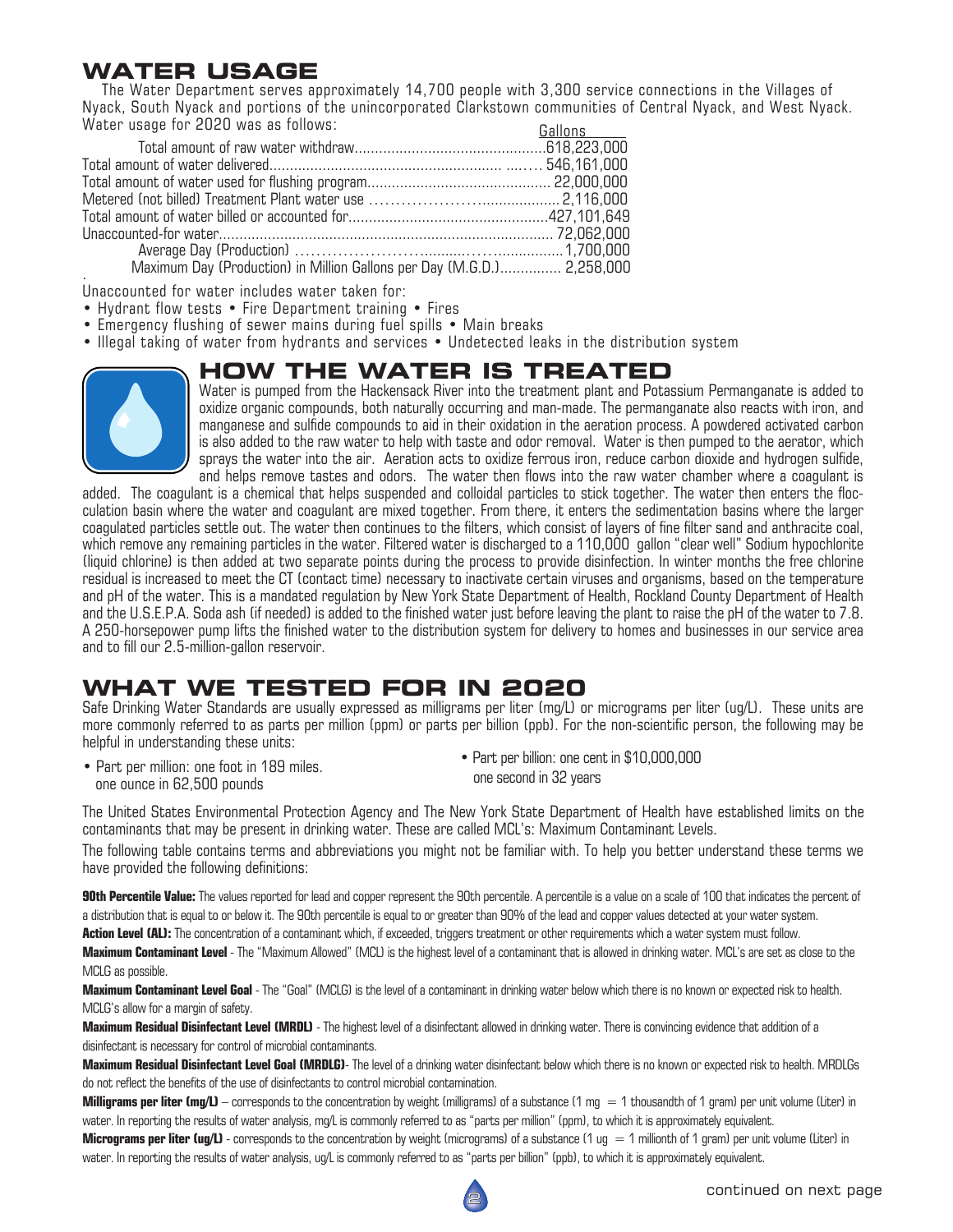**Nanograms per liter (ng/L)** - corresponds to the concentration by weight (nanograms) of a substance (1 ng = 1 billionth of 1 gram) per unit volume (Liter) in water. In reporting the results of water analysis, ng/L is commonly referred to as "parts per trillion" (ppt), to which it is approximately equivalent. **Millirems per year (mrem/yr)** - measure of radiation absorbed by the body.

**Million Fibers per Liter (MFL)** - million fibers per liter is a measure of the presence of asbestos fibers that are longer than 10 micrometers.

**Nephelometric Turbidity Unit (NTU)** - nephelometric turbidity unit is a measure of the clarity of water. Turbidity in excess of 5 NTU is just noticeable to the average person. **Non-Detects (ND)** - laboratory analysis indicates that the constituent is not present.

**Parts per million (ppm) or Milligrams per Liter (mg/L)** - one part per million is to one minute in two years or a single penny in \$10,000.

Parts per billion (ppb) or Micrograms per Liter (ug/L) - one part per billion corresponds to one minute in 2,000 years, or a single penny in \$10,000,000. Parts per trillion (ppt) or Nanograms per Liter (ng/L) - one part per trillion corresponds to one minute in 2,000,000 years, or a single penny in \$10,000,000,000,000 **Picocuries per liter (pCi/L)** - Picocuries per liter is a measure of the radioactivity in water.

**Treatment Technique (TT)** - A treatment technique is a required process intended to reduce the level of a contaminant in drinking water.

In compliance with State regulations, the Village of Nyack Water Department routinely monitors your drinking water for various contaminants. Your water is tested for inorganic contaminants, nitrate, nitrite, lead and copper, volatile organic contaminants, synthetic organic contaminants, total trihalomethanes, haloacetic acids and TOC (Total Organic Carbon). Additionally, your water is tested for coliform bacteria fifteen times a month. The contaminants detected in your drinking water are included in the Table of Detected Contaminants.

Contaminants. Drinking water, including bottled water, may reasonably be expected to contain at least small amounts of some contaminants. The presence of contaminants does not necessarily indicate that water poses a health risk. More information about contaminants and potential health effects can be obtained by calling the NY. States EPA's Safe Drinking Water Hotline (1-800-426-4791) or the Rockland County Department of Health at (845-364-2608).

Some people may be more vulnerable to disease causing microorganisms or pathogens in drinking water than the general population. Immune-compromised persons such as persons with cancer undergoing chemotherapy, persons who have undergone organ transplants, people with HIV/AIDS or other immune system disorders, some elderly, and infants can be particularly at risk from infections. These people should seek advice from their health care provider about their drinking water. EPA/CDC guidelines on appropriate means to lessen the risk of infection by Cryptosporidium, Giardia and other microbial pathogens are available from the Safe Drinking Water Hotline (800-426-4791).

The sources of drinking water (both tap water and bottled water) include rivers, lakes, streams, ponds, reservoirs, springs and wells. As water travels over the surface of the land or through the ground, it dissolves naturally-occurring minerals and, in some cases, radioactive material, and can pick up substances resulting from the presence of animals or from human activities. Contaminants that may be present in source water include: microbial contaminants; inorganic contaminants; pesticides and herbicides; organic chemical contaminants; and radioactive contaminants. In order to ensure that tap water is safe to drink, the State and the EPA prescribe regulations which limit the amount of certain contaminants in water provided by public water systems. The State Health Department's and the FDA's regulations establish limits for contaminants in bottled water which must provide the same protection for public health.

> For additional information, the NY State Department of Health's web site is; (**www.health.state.ny.us**) And the EPA's drinking water website is : (**www.epa.gov/safewater/**)

| <b>Contaminant</b>                                                       | <b>Violation</b><br><b>Yes/No</b> | Date of<br><b>Sample</b> | <b>Level</b><br>Detected(results)<br>(Maximum)<br>(Range) | <b>Unit</b><br><b>Measurement</b> | <b>MCLG</b> | <b>Regulatory</b><br><b>MCL Limit</b>         | <b>Likely Source</b><br>0f<br><b>Contamination</b>                                                                  |
|--------------------------------------------------------------------------|-----------------------------------|--------------------------|-----------------------------------------------------------|-----------------------------------|-------------|-----------------------------------------------|---------------------------------------------------------------------------------------------------------------------|
| <b>MICROBIOLOGICAL CONTAMINANTS</b>                                      |                                   |                          |                                                           |                                   |             |                                               |                                                                                                                     |
| <b>Total Coliform<sup>1</sup></b>                                        | No                                | 9/1/20                   | <b>2 Positive samples</b>                                 | N/A                               | N/A         | $TI = 2$ or more<br>positive samples          | Naturally present in the<br>environment                                                                             |
| Turbidity <sup>1</sup><br><b>(Highest recorded)</b><br>reading for 2015) | <b>No</b>                         | 10/7/20                  | 0.23                                                      | <b>NTU</b>                        | N/A         | $T = LESS$<br><b>THAN 1.0 NTU</b>             | Soil runoff                                                                                                         |
| Turbidity <sup>1</sup>                                                   | No                                | Oct./2020                | $99\% < 0.3$                                              | NTU                               | N/A         | $TT = 95%$<br>of samples less<br>than 0.3 NTU | Soil runoff                                                                                                         |
| <b>INORGANIC CONTAMINANTS</b>                                            |                                   |                          |                                                           |                                   |             |                                               |                                                                                                                     |
| <b>Barium</b>                                                            | No                                | 6/9/20                   | 110                                                       | uq/L                              | 2.0         | 2.0                                           | Discharge of drilling<br>wastes, Discharge from<br>metal refineries, Erosion<br>of natural deposits.                |
| <b>Chloride</b>                                                          | <b>No</b>                         | 6/9/20                   | 120.0                                                     | mq/L                              | N/A         | 250                                           | Naturally occurring or<br>indicative of Road salt<br>contamination.                                                 |
| <b>Copper</b><br><b>30 samples</b>                                       | No                                | 7/20/20<br>to<br>8/25/20 | 4903<br>Range:<br>$0.038 - 0.820$                         | mq/L                              | 1.3         | $AL-1.3$                                      | Corrosion of household<br>plumbing systems,<br>Erosion of natural<br>deposits, leaching from<br>wood preservatives. |

## **DETECTED CONTAMINANTS**

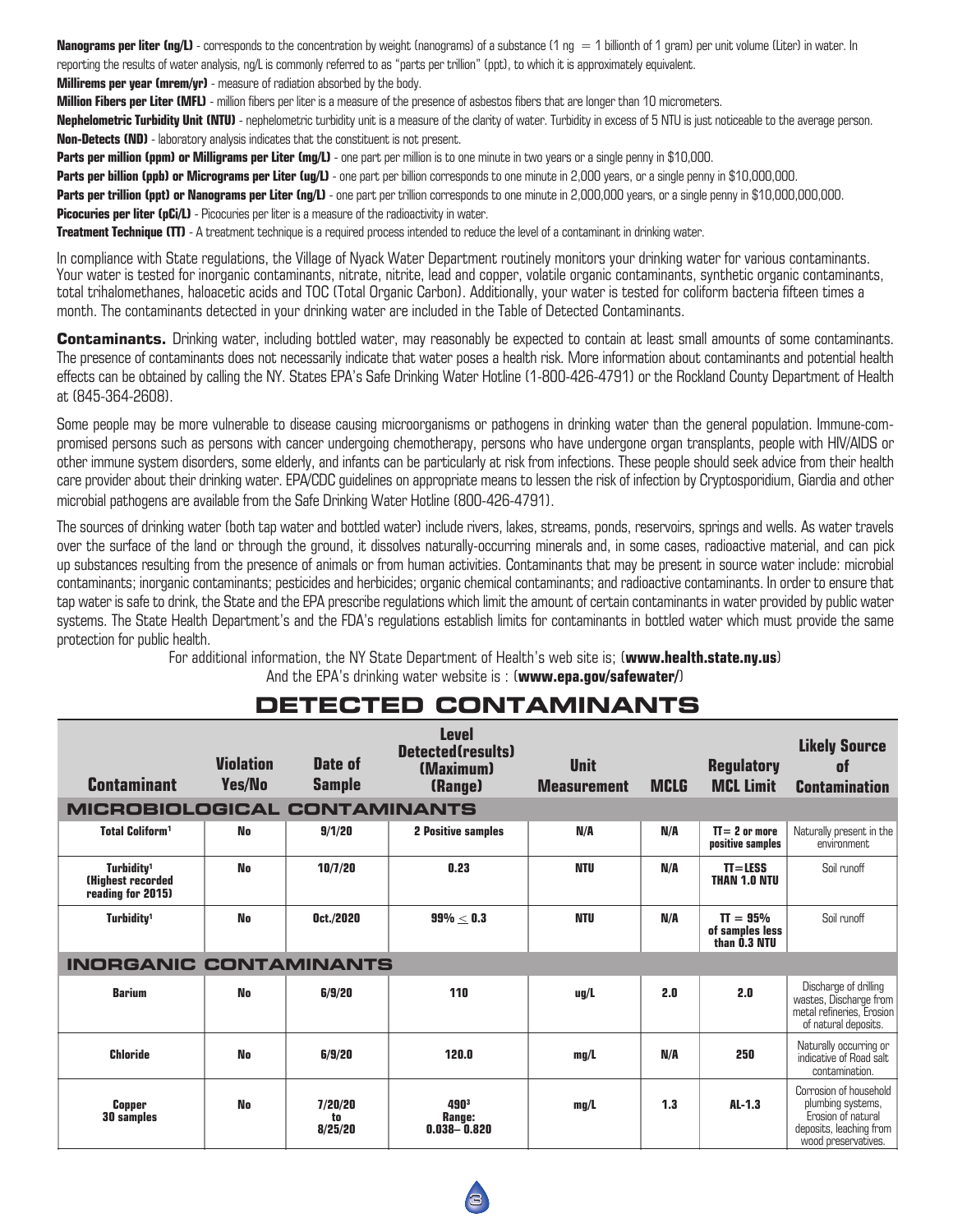#### **BUTED CONTAININAINT DETECTED CONTAMINANTS** continued

| <b>Contaminant</b><br><b>INORGANIC</b>                                                                                            | <b>Violation</b><br><b>Yes/No</b> | Date of<br><b>Sample</b><br><b>CONTAMINANTS</b> | <b>Level</b><br><b>Detected (results)</b><br>(Maximum)<br>(Range) | <b>Unit</b><br><b>Measurement</b> | <b>MCLG</b>       | <b>Regulatory</b><br><b>MCL Limit</b> | <b>Likely Source</b><br>nt<br><b>Contamination</b>                                                                                                                             |
|-----------------------------------------------------------------------------------------------------------------------------------|-----------------------------------|-------------------------------------------------|-------------------------------------------------------------------|-----------------------------------|-------------------|---------------------------------------|--------------------------------------------------------------------------------------------------------------------------------------------------------------------------------|
|                                                                                                                                   |                                   |                                                 |                                                                   |                                   |                   |                                       |                                                                                                                                                                                |
| <b>Lead</b><br><b>30 samples</b>                                                                                                  | No                                | 7/20/20<br>to<br>8/25/20                        | 11.0 <sup>4</sup><br>Range:<br>$>1.0 - 65.0$                      | $\mu$ g/L                         | 15.0              | AL-15.0                               | Corrosion of household<br>plumbing systems; Ero-<br>sion of natural deposits                                                                                                   |
| <b>Nickel</b>                                                                                                                     | No                                | 6/9/20                                          | 2.3                                                               | uq/L                              | 100               | 100                                   | Metal allovs batteries                                                                                                                                                         |
| <b>Nitrate</b>                                                                                                                    | No                                | 2/10/20                                         | 0.48                                                              | mq/L                              | $10 \text{ mq/L}$ | $10 \text{ mg/L}$                     | Runoff from fertilizer use;<br>leaching from septic tanks.<br>Sewage; erosion of natural<br>deposits                                                                           |
| <b>Sodium</b>                                                                                                                     | No                                | 6/9/20                                          | 59.0 <sup>5</sup>                                                 | $\mu$ g/L                         | N/A               | N/A                                   | Naturally occurring, road<br>salt, water<br>softeners, animal waste.                                                                                                           |
| <b>Sulfate</b>                                                                                                                    | No                                | 6/9/20                                          | 14                                                                | mq/L                              | N/A               | 250                                   | Naturally occurring                                                                                                                                                            |
| <b>RADIOACTIVE CONTAMINANTS</b>                                                                                                   |                                   |                                                 |                                                                   |                                   |                   |                                       |                                                                                                                                                                                |
| <b>Gross alpha activity</b><br>(Including radium -<br>226 but excluding<br>radon and uranium)                                     | No                                | 2/10/20                                         | 3.42                                                              | pCi/L                             | 0                 | 15.0                                  | Erosion of<br>natural<br>deposits.                                                                                                                                             |
| <b>DISINFECTION BYPRODUCTS</b>                                                                                                    |                                   |                                                 |                                                                   |                                   |                   |                                       |                                                                                                                                                                                |
| <b>Total trihalomethanes</b><br>thms-chloroform.<br><b>Bromodichloromethane.</b><br><b>Dibromochloromethane</b><br>And bromo form | No                                | 2/10/20<br>5/18/20<br>8/10/20<br>11/10/12       | 60°<br>(35.0 to 92.0)                                             | $\mu$ g/L                         | N/A               | 80                                    | By-product of drinking<br>water chlorination<br>needed to kill harmful<br>organisms. TTHM's are<br>formed when source water<br>contains large<br>amounts of organic<br>matter. |
| Halo acetic acids (monodi-,<br>andtrichloroacetic acid,<br>and mono-and dibromoaectic<br>acid)                                    | No                                | 2/10/20<br>5/18/20<br>8/10/20<br>11/10/12       | 26.0<br>(12.0 to 41.0)                                            | $\mu$ g/L                         | N/A               | 60                                    | By-product of<br>drinking water<br>clorination.                                                                                                                                |
| <b>UNREGULATED</b><br><b>CONTAMINANTS</b>                                                                                         |                                   |                                                 |                                                                   |                                   |                   |                                       |                                                                                                                                                                                |
| <b>Dibromoacetic acid</b>                                                                                                         | N/A                               | 2020                                            | $1.0 - 2.8$                                                       | $\mu$ g/L                         | N/A               | N/A                                   | By-product of<br>disinfection UCMR4                                                                                                                                            |
| <b>Dichloroacetic acid</b>                                                                                                        | N/A                               | 2020                                            | $4.5 - 20.0$                                                      | $\mu$ g/L                         | N/A               | N/A                                   | By-product of<br>disinfection UCMR4                                                                                                                                            |
| <b>Monobromoacetic acid</b>                                                                                                       | N/A                               | 2020                                            | $1.0 - 1.4$                                                       | $\mu$ g/L                         | N/A               | N/A                                   | By-product of<br>disinfection UCMR4                                                                                                                                            |
| <b>Trichloroacetic acid</b>                                                                                                       | N/A                               | 2020                                            | $5.2 - 19.0$                                                      | $\mu$ g/L                         | N/A               | N/A                                   | By-product of<br>disinfection UCMR4                                                                                                                                            |
| <b>Manganese</b>                                                                                                                  | N/A                               | 2020                                            | 10.0                                                              | uq/L                              | N/A               | N/A                                   | Naturally occurring<br>element                                                                                                                                                 |
| <b>Perfluorobutanesulfonic Acid</b>                                                                                               | N/A                               | 10/16/20                                        | 3.2                                                               | ug/L                              | N/A               | N/A                                   | Used in manufacture of<br>fluoropolymers                                                                                                                                       |
| <b>Perfluorodecanoic Acid</b>                                                                                                     | N/A                               | 10/16/20                                        | 0.48                                                              | ug/L                              | N/A               | N/A                                   | Used in manufacture of<br>fluoropolymers                                                                                                                                       |
| <b>Perfluoroheptanoic Acid</b>                                                                                                    | N/A                               | 10/16/20                                        | 4.4                                                               | ug/L                              | N/A               | N/A                                   | Used in manufacture of<br>fluoropolymers                                                                                                                                       |
| <b>Perfluorohexanesulfonic Acid</b>                                                                                               | N/A                               | 10/16/20                                        | 4.6                                                               | ng/L                              | N/A               | N/A                                   | Used in manufacture of<br>fluoropolymers                                                                                                                                       |
| <b>Perfluorohexanoic Acid</b>                                                                                                     | N/A                               | 10/16/20                                        | 5.1                                                               | $\frac{ng}{L}$                    | N/A               | N/A                                   | Used in manufacture of<br>fluoropolymers                                                                                                                                       |
| <b>Perfluorononanoic Acid</b>                                                                                                     | N/A                               | 10/16/20                                        | 2.1                                                               | $\frac{ng}{L}$                    | N/A               | N/A                                   | Used in manufacture of<br>fluoropolymers                                                                                                                                       |
| <b>SPECIFIED ORGANIC CONTAMINANTS<sup>6</sup></b>                                                                                 |                                   |                                                 |                                                                   |                                   |                   |                                       |                                                                                                                                                                                |
| Perfluorooctanoic acid                                                                                                            | No                                | 9/15/20                                         | <b>Treated Water</b>                                              |                                   |                   |                                       |                                                                                                                                                                                |
| (PFOA)                                                                                                                            | *No                               | 10/16/20                                        | 8.20<br><b>Treated Water</b><br>13.0                              | $\frac{ng}{L}$                    | N/A               | 10                                    | Used in manufacture of<br>fluoropolymers                                                                                                                                       |
| Perfluorooctanesulfonic acid<br>(PFOS)                                                                                            | No<br>No                          | 9/15/20<br>10/16/20                             | <b>Treated Water</b><br>5.08<br><b>Treated Water</b><br>8.1       | $\frac{ng}{L}$                    | N/A               | 10                                    | Used in manufacture of<br>fluoropolymers                                                                                                                                       |
| 1,4-Dioxane <sup>7</sup>                                                                                                          | <b>No</b>                         | 5/3/21                                          | <b>Treated Water</b><br>0.156                                     | ug/L                              | 1.0               | 1.0                                   | An industrial solvent<br>and common impurity in<br>cosmetics and household<br>cleaners                                                                                         |

By-product of

Naturally occurring or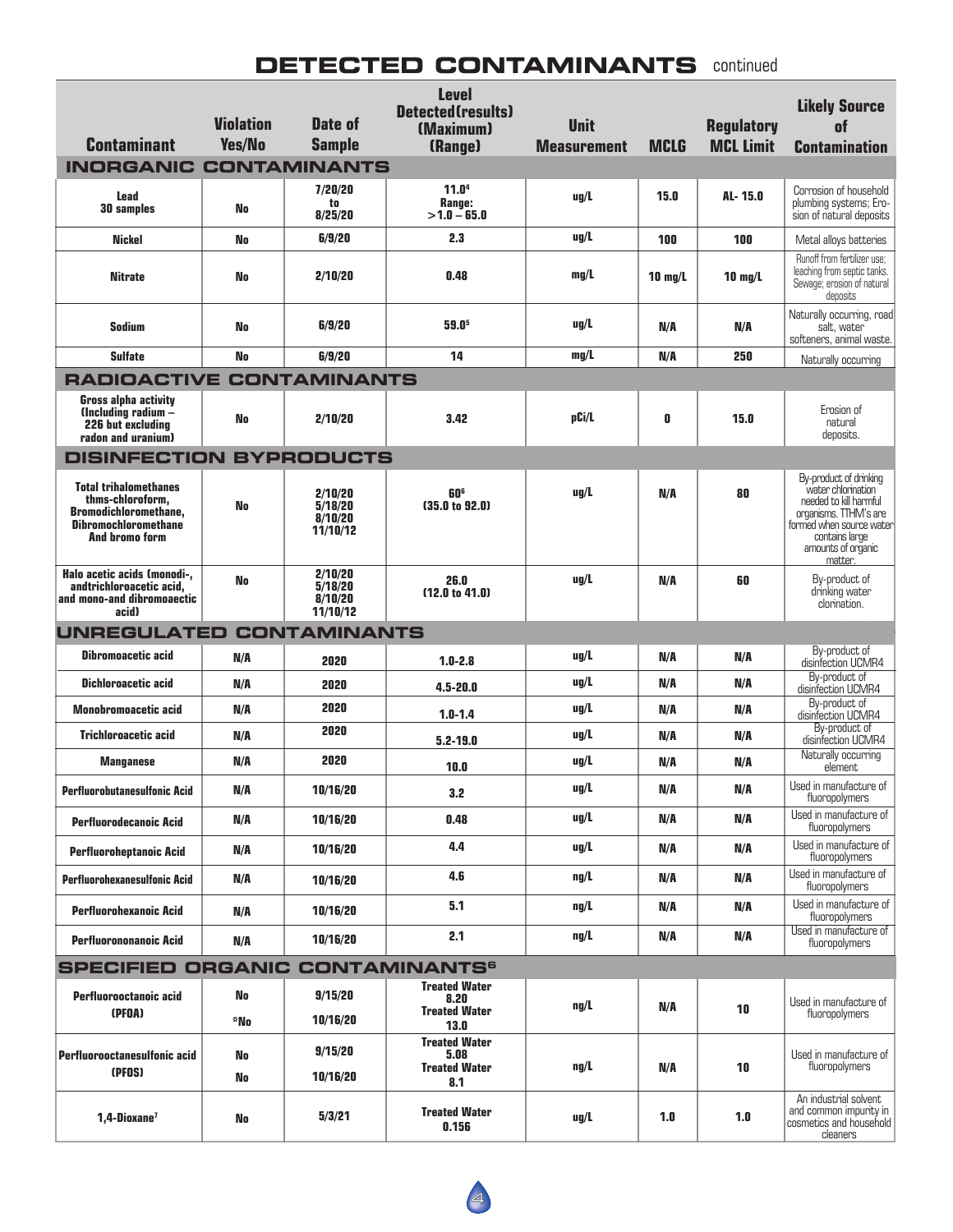1 The table shows that we triggered a Level 1 assessment for total coliform. On September 1, 2020 two of the 15 monthly samples collected indicated the presence of total coliform. The required repeat sampling was done and in conjunction with Rockland County Health Department it was determined to be triggered by biofilm hence no violation. Coliforms are bacteria that are naturally present in the environment and are used as an indicator that other potentially harmful, waterborne pathogens may be present or that a potential pathway exists through which contamination may enter the drinking distribution system. Biofilm is a layer of microorganisms enveloped within a polymeric slime that ensures adhesion to a pipe surface and can be the cause a false positive test.

 $^2$  Turbidity is a measure of the cloudiness of the water. We test it because it is a good indicator of the effectiveness of our filtration system. Our highest single turbidity measurement for the year (0.23 NTU) occurred on (10/7/20). State regulations require that turbidity must always be below 1 NTU. The regulations require that 95% of the turbidity samples collected have measurements below 0.3 NTU. There were no recordings that exceeded the treatment technique for turbidity, all levels recorded were within the acceptable range allowed and did not constitute a treatment technique violation.

 $^3$  The Copper level presented represents the 90th percentile of the 30 sites tested. A percentile is a value on a scale of 100 that indicates the percent of a distribution that is equal to or below it. The 90th percentile is equal to or greater than 90% of the copper values detected at your water system. In this case, 30 samples were collected at your water system and the 90th percentile value was the fourth highest value (0.49 mg/L) that was on 7/20/20. The action level for copper was not exceeded at any of the sites tested.

4 The Lead level presented represents the 90th percentile of the 30 sites tested. In this case, 30 samples were collected in our water system and the 90th percentile value was the fourth highest value (11.0 ug/L) that was on 8/10/20. The action level for lead was not exceeded.

 $^5$  Water containing more than 20 mg/L of sodium should not be used for drinking by people on severely restricted sodium diets. Water containing more than 270 mg/L of sodium should not be used by people on moderately restricted sodium diets.

6 These three (3) compounds are newly regulated as of Aug. 26th 2020. Perfluorooctanoic acid (PFOA) and perfluorooctane sulfonate (PFOS) are per- and polyfluoroalkyl substances (PFAS), previously referred to as perfluorinated compounds, or PFCs, that are man-made and used in industrial and commercial applications. PFOA was used as a processing aid in the manufacture of fluoropolymers used in non-stick cookware and other products, as well as other commercial and industrial uses based on its resistance to harsh chemicals and high temperatures. PFOS is used in metal plating and finishing as well as in various commercial products. PFOS was previously used as a major ingredient in aqueous film forming foams for firefighting and training, and PFOA and PFOS are found in consumer products such as stain resistant coatings for upholstery and carpets, water resistant outdoor clothing, and grease proof food packaging. Although the use of PFOA and PFOS has decreased substantially, contamination is expected to continue indefinitely because these substances are extremely persistent in the environment and are soluble and mobile in water. 1,4-Dioxane is classified by the EPA as a likely human carcinogen. It is a by-product present in many goods, including paint strippers, dyes, greases, antifreeze and aircraft deicing fluids and in some consumer products (deodorants, shampoos and cosmetics).

7 No sampling done for 1,4-Dioxane in 2020-Please see section: Is Our Water System Meeting Other Rules That Govern Operations

#### **\*Systems with deferrals:**

*When a public water system (PWS) is issued a deferral, the water system agrees to a schedule for corrective action and compliance with the new PFOS, PFOA or 1,4-dioxane MCLs. In exchange, the New York State Department of Health (the Department) agrees to defer enforcement actions, such as assessing fines, if the PWS is meeting established deadlines. Deferral recipients are required to update the Department and the Rockland County Department of Health each calendar quarter on the status of established deadlines. The Department can resume enforcement if the agreed upon deadlines are not met. Information about our deferral and established deadline can be found at www.nyack-ny.gov.*

#### **Systems with interconnects with deferral PWSs:**

We have an interconnection that allows us to take water from a PWS that is also currently operating under a deferral. Information about that system's deferral *and established deadline can be found at https://nysuezwq.com/. The activation of that interconnection is reserved for emergencies and the activation process includes immediate communication with the Rockland County Department of Health.*

## **FOURTH UNREGULATED MONITORING RULE- UCMR4**

The 1996 Safe Drinking Water Act (SDWA) amendments require that once every five years EPA issue a new list of no more than 30 unregulated contaminants to be monitored by public water systems (PWSs).

The fourth Unregulated Contaminant Monitoring Rule (UCMR 4) was published in the Federal Register on December 20, 2016. UCMR 4 requires monitoring for 30 chemical contaminants between 2018 and 2020 using analytical methods developed by EPA and consensus organizations. This monitoring provides a basis for future regulatory actions to protect public health.

## **WHAT DOES THIS INFORMATION MEAN?**

#### **Lead and Copper:**

The table reveals that the water level for lead did not exceed the action level of 15 ug/L in more than 10 percent of the homes tested. 30 homes were tested. Only 1 home did exceed the action level of 15 ug/L. If present, elevated levels of lead can cause serious health problems, especially for pregnant women, infants, and young children. It is possible that lead levels at your home may be higher than at other homes in the community as a result of materials used in your home's plumbing. The Village of Nyack Water Department is responsible for providing high quality drinking water, but cannot control the variety of materials used in plumbing components. When your water has been sitting for several hours, you can minimize the potential for lead exposure by flushing your tap for 30 seconds to 2 minutes before using water for drinking or cooking. If you are concerned about lead in your water, you may wish to have your water tested. Information on lead in drinking water, testing methods, and steps you can take to minimize exposure is available from the Safe Drinking Water Hotline (1-800-426-4791) or at http://www.epa.gov/safewater/lead.

5

The MCL was not exceeded in the testing for Copper.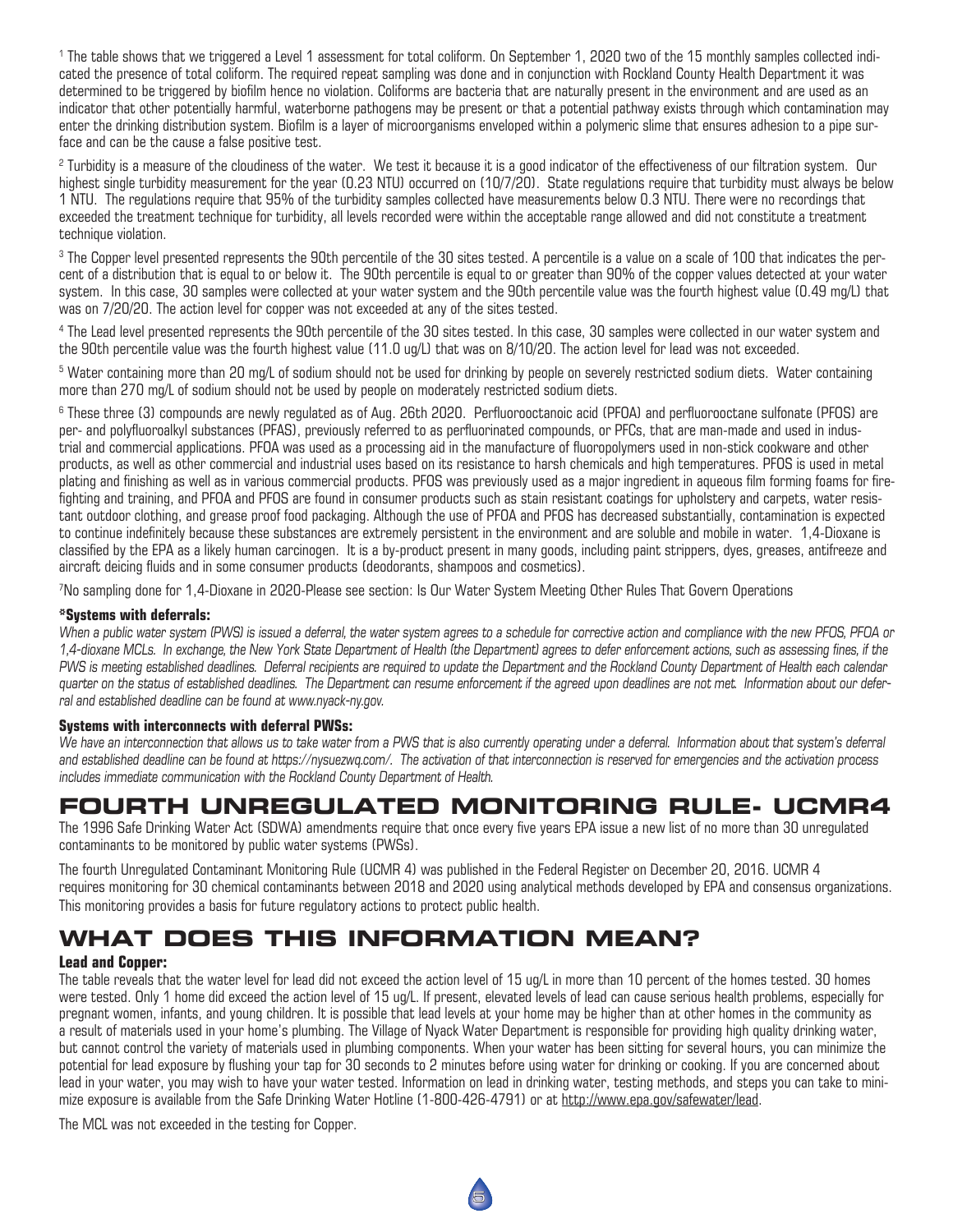# **BACTERIOLOGICAL TESTING:**

Bacteriological samples are taken from several different locations in our system each week and sent to a certified independent lab (EnviroTest Laboratories, Inc.) for analysis. The Water Department also takes one sample each day from a different location and tests for free chlorine residual and turbidity.

While the treatment plant is in operation, New York State D.O.H. licensed plant operators continuously monitor the turbidity and free chlorine levels. The number of Bacteriological tests that we are required to conduct based on the size of our water system is: 15 tests per month; 180 tests per year.

# **TURBIDITY SAMPLING:**

Turbidity is a measure of the cloudiness of the water. We continuously monitor it because it is a good indicator of the effectiveness of our filtration system. Our highest single turbidity measurement for the year occurred on Oct.7,2020 (0.23 NTU). NY. State regulations require that turbidity must always be below 1.0 NTU. The regulations also require that 95% of the turbidity samples collected have a measurement below 0.3 NTU. Samples in all months in 2020 met the turbidity standard.

# **OTHER TESTS CONDUCTED EVERY DAY**

The following tests are conducted on the raw, settled, and finished waters every day for process control and monitoring purposes: · Free and total chlorine residual · Turbidity · pH · Zeta potential · Specific conductance Alkalinity · Hardness . Color · Time of filtration · Manganese

All tests results are monitored by and reported to the Rockland County Department of Health

## **IS OUR WATER SYSTEM MEETING OTHER RULES THAT GOVERN OPERATIONS?**

We are required to monitor your drinking water for specific contaminants on a regular basis. Results of regular monitoring are an indicator of whether or not your drinking water meets health standards. During the 2020 fiscal year, we must note testing for 1,4-Dioxane was inadvertently not performed. Previous sampling under the Unregulated Contaminant Rule on January 13, 2015 indicated that the Village of Nyack Water had non-detect levels of 1,4-Dioxane. Additionally, sampling conducted on May 3, 2021 indicated levels of 1,4-Dioxane are 0.156 ug/L.

# **CRYPTOSPORIDIUM AND GIARDIA INFORMATION**

While there is no evidence of illness related to the Village of Nyack water supply, New York State Law requires all water suppliers to notify their customers about the potential risks. Cryptosporidium and Giardia are intestinal illnesses caused by microscopic pathogens which can be waterborne. They can be very serious for people with weak immune systems, such as chemotherapy, dialysis, or transplant patients, and people with Crohn's Disease and HIV infection. People with weakened immune systems should discuss with their health care provider the need to take extra precautions, such as boiling water, using certified bottled water, or a specially approved home filter.

## **What Is Being Done to Control Cryptosporidium and Giardia**

A Federal, State, and local effort are underway in your community. Your local water utility is taking steps such as:

- Testing of Raw Water for Cryptosporidium (Tested from April 2008-March 2010).
- Improving quality control
- Working with Rockland County Department of Health
- Educating the public
- Systematic flushing of the water mains
- Making timely repairs
- Most importantly, improving water treatment methods, including:

 - Pretreatment, Sedimentation, Filtration, Disinfection / increasing the free chlorine residual, based on temperature and pH of the water to meet CT (contact time requirement) necessary to inactivate certain viruses and organisms. This will more than likely be a seasonal adjustment. (Winter months)

### **These steps greatly reduce any risks of water contamination. Working Together, We Can Keep Our Water Safe**

1. Take basic steps to stay safe from these intestinal diseases.

2. Support National, State, and local efforts to keep our water supplies safe.

3. Learn as much as you can about Cryptosporidium and Giardia.

#### **Where Can I Get More Information?**

• NY State Department of Health

- NY State Department of Environmental Conservation
	- Personal Health Care Provider
- U.S. Environmental Protection Agency Drinking Water Hotline (800-426-4791)
	- Rockland County Department of Health (845-364-2608).

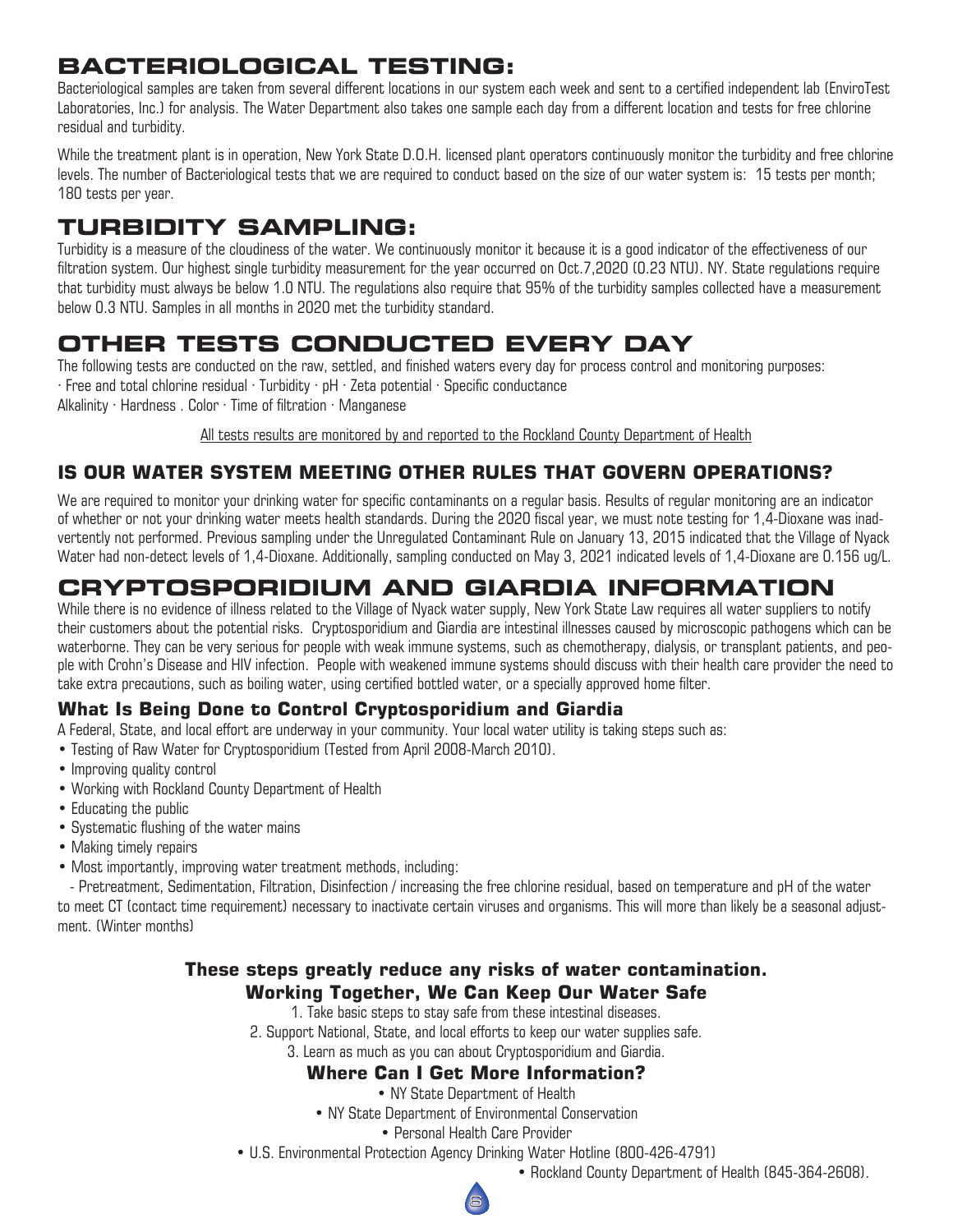

# **2019 SYSTEM IMPROVEMENTS**

- Repaired 3 old fire hydrants
- Replaced 2 old hydrants with 2 new Sigelock hydrants
- Painted certain fire hydrants in the system to make them more visible
- Repaired various leaks system wide
- Began Phase A System Improvements
- Complete overhaul of flocculator operation

# **PROPOSED IMPROVEMENTS FOR 2020**

• Continue Phase A making major improvements to our infrastructure (replace old water valves and water mains).

• Continue to work with H2M Engineering Firm in the design of upgrading the treatment plant using granular activated carbon (GAC) for removal of Per and Polyfluoroalkyl Substances (PFAS).

## **YEAR ROUND WATER RATES** (effective...6/1/19)

| <b>USAGE/QUARTER</b>  | <b>INSIDE NYACK</b> | <b>OUTSIDE NYACK</b> |
|-----------------------|---------------------|----------------------|
| Minimum Bill (<400CF) | \$24.00/Quarter     | \$28.80/Quarter      |
| 0-50,000 CF           | \$60.00/1,000 CF    | \$72.00/1,000 CF     |
| Over 50,000 CF &      | \$47.96/1,000 CF    | \$57.55/1,000 CF     |

cf = Cubic Feet

One  $cf = 7.48$  Gallons.

# **CONSERVE AND SAVE MONEY**

### **Repair Leaks**

 A leak of one drop per second wastes 2,400 gallons per year. Most leaks are easy to repair with some basic know-how and a few simple tools.

| <b>PIPE LEAK SIZE</b> | <b>GALLONS LOST</b><br>PER DAY PER MONTH |         |  |  |
|-----------------------|------------------------------------------|---------|--|--|
|                       | 360                                      | 11,160  |  |  |
|                       | 3,096                                    | 95,976  |  |  |
|                       | 8,424                                    | 261,144 |  |  |
|                       | 14.952                                   | 463,512 |  |  |

### **Install Watersaving Devices**

There are many inexpensive devices you can buy, such as aerators, flow regulators (to reduce flow of water), or displacement devices (to reduce the amount of water stored in older toilets).

### **Economize**

Flush only when necessary. Don't use the toilet for cigarette butts, disposable diapers, etc. Use your sink wisely. Fill up the sink instead of letting the water run when you wash or brush your teeth. Check overflow pipes to be sure water isn't draining. Add food color to the toilet tank and check the water in the bowl in 15 minutes. If there's color in the bowl, it means there probably is a leak. Repair all drips as soon as possible. Take short showers and half tubs of water when you bathe.